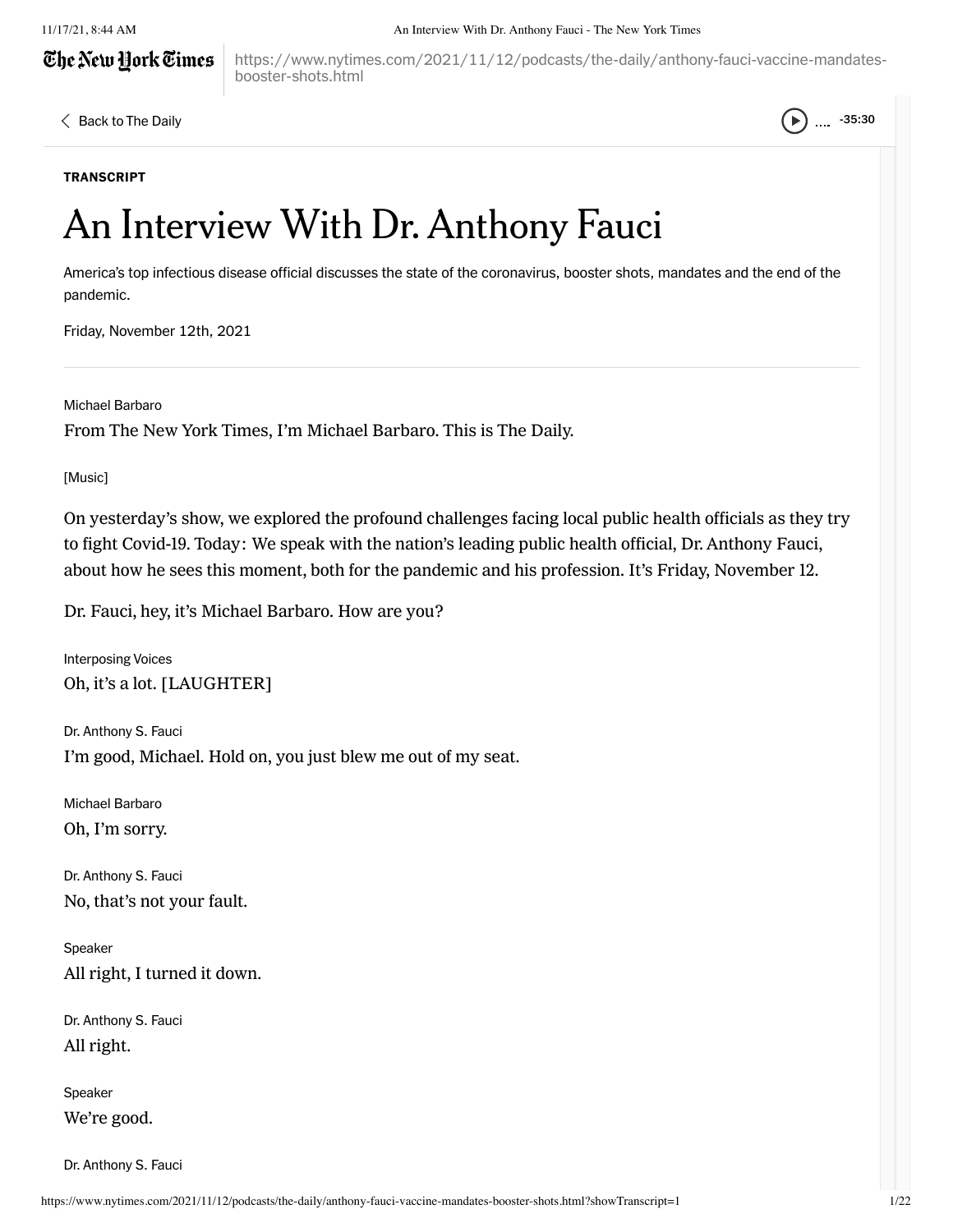Michael, say a few more words to see if it's good.

#### Michael Barbaro

OK, a few more words, Dr. Fauci. How's the volume?

Dr. Anthony S. Fauci The volume is good now.

Michael Barbaro OK. Yeah, well, you've said you're not being thrown back in your seat, so that's a good sign.

Dr. Anthony S. Fauci Right, OK, good. Thanks.

Michael Barbaro Well, thank you for making time for us.

Dr. Anthony S. Fauci My pleasure.

#### Michael Barbaro

Dr. Fauci, it's very useful, when we talk about Covid-19, to orient ourselves in where we are. So just to start things, in the simplest terms, where are we right now in this pandemic, in the U.S.? What words would you use to describe that?

Dr. Anthony S. Fauci Well, probably, it would be a mixed bag leaning towards the positive, as opposed to the negative.

Michael Barbaro Why towards the positive?

#### Dr. Anthony S. Fauci

Well, because we have had a major surge that we have peaked and are starting to come down positive. Positive is that we have a vaccine implementation program that has done generally quite well, though I'd be happy to get into more details about why it is not exactly where I would like to see it. Number three, we have now approval for vaccines for children, which are an important component of all of this.

We've shown that boosters are safe and effective in dramatically increasing the response, not only immunologically, but also, when you look at the clinical data from Israel. It's very clear that it reverses some of the waning effect that you see in people who have been vaccinated six months or more. Now, the thing that's a bit sobering is that when you look at the deflection of the curve, it's starting to plateau.

#### Michael Barbaro

And what do you mean by deflection of the curve, just so I understand?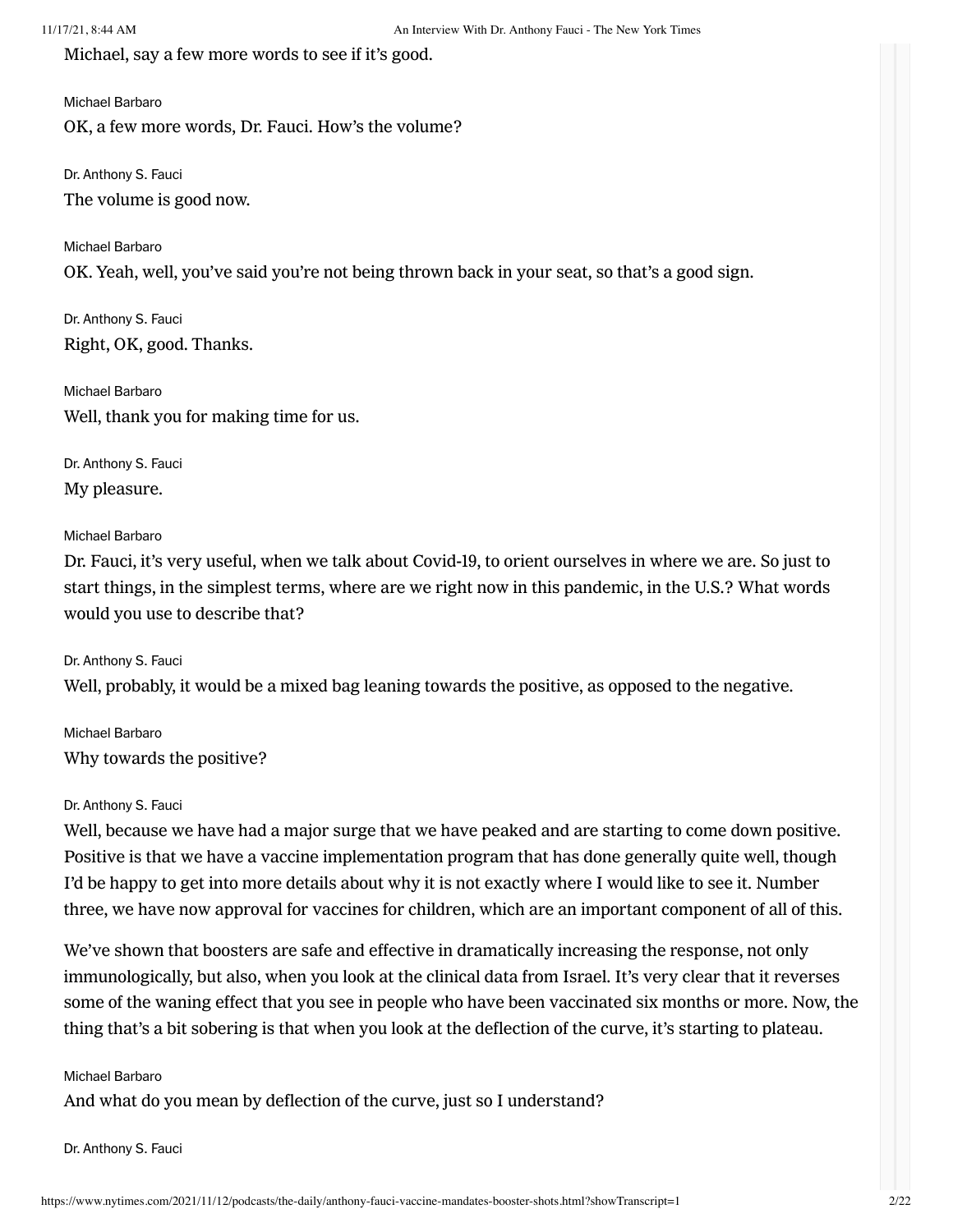Yeah. When you get to a peak and you get at top, it starts to come down. And the sharpness and the steepness with which it comes down, the steeper the better. The lower it goes, the better.

Michael Barbaro Right

# Dr. Anthony S. Fauci

When it starts to not get so steep and then plateau, then you might find yourself in the uncomfortable situation where you plateau where we are right now, which is at about 70,000 to 73,000 cases a day, which is, obviously, not optimal, but also is a setup to have a resurgence upon that very high baseline.

# Michael Barbaro

Well, can we talk about where the data and the curve is? Because you're calling it sobering, and the reason it does feel sobering is because when you check these charts, and we do it on The Times website — I'm sure you do it every day on your own system — the infection rates, the hospitalization rates, even the death rates for this moment are more or less the same as they were last November, despite the widespread availability of vaccines and despite the fact that 2/3 of Americans have been vaccinated.

So, you're calling it sobering. I think, for many looking at those numbers, it's a little bit baffling. Why is the situation at 75,000 infections a day or a seven day running average, when we're in these conditions that should be much better a year later.

# Dr. Anthony S. Fauci

Well, Michael, it's a complicated issue, and there are other factors in play that were not in play back in the previous spikes and surges.

Michael Barbaro Like what?

# Dr. Anthony S. Fauci

Let me go through a couple of them. First of all, what you have right now is the Delta variant. What is really, really a different species here. This variant has an extraordinary capability of spreading from person to person. You have that as a factor, a formidable enemy that you're dealing with, if you want to get metaphorical about it. Number two, you have about 60 plus million people in the country who are unvaccinated, although they are eligible to be vaccinated.

Point number three, we are seeing something that is really interesting, and I'd like to get a little bit more unpacking of it with you in a bit. Ans that is we're starting to see waning immunity against infection and waning immunity in the beginning aspect against hospitalization.

And if you look at Israel, which has always been a month to a month-and-a-half ahead of us in the dynamics of the outbreak, in their vaccine response and in every other element of the outbreak. They are seeing a waning of immunity, not only against infection, but against hospitalizations and to some extent, death, which is starting to now involve all age groups. It isn't just the elderly. So if one looks back at this, one can say, do you know, it isn't as if a booster is a bonus.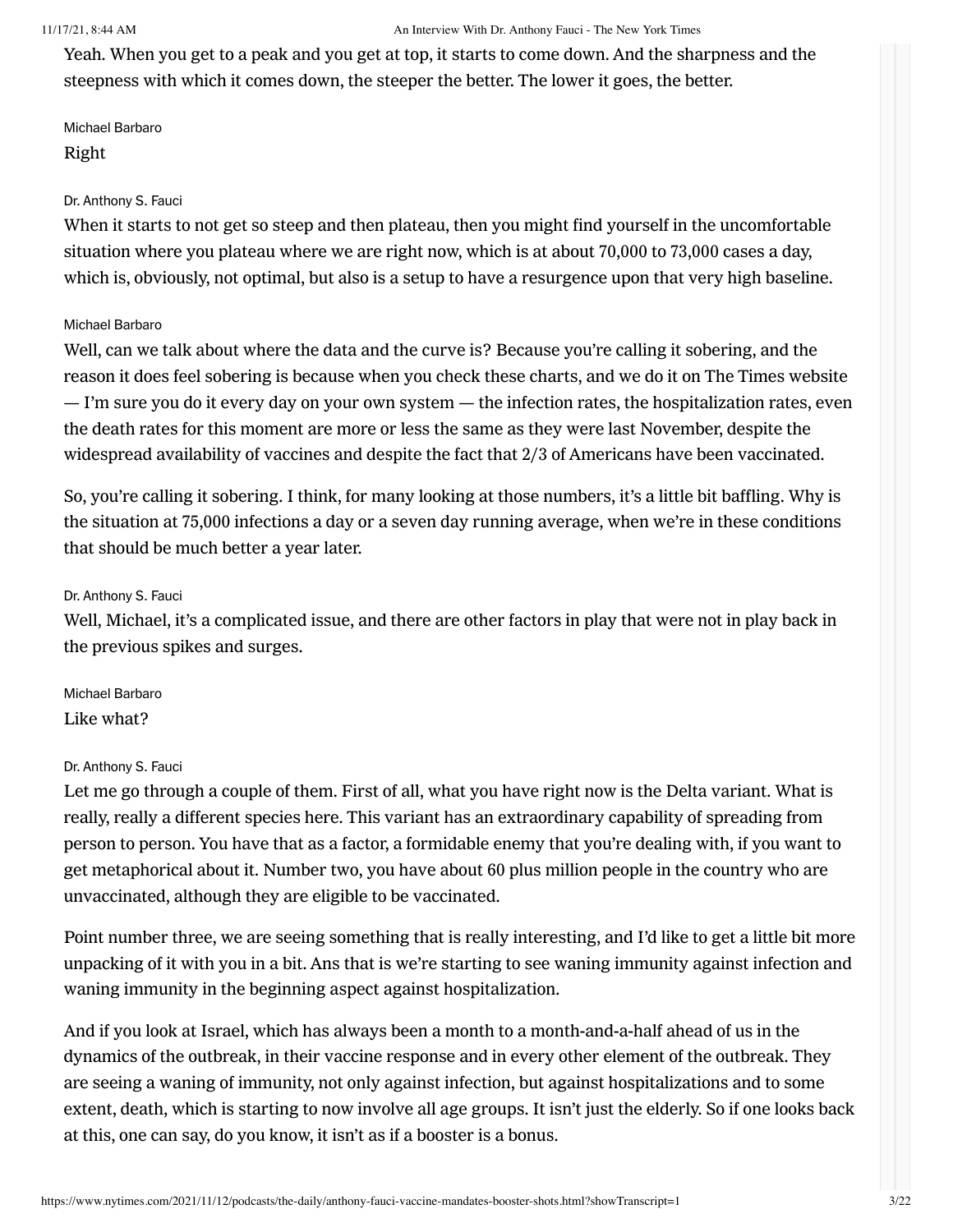But a booster might actually be an essential part of the primary regimen that people should have.

#### Michael Barbaro

That's interesting. Is that what you're saying? It shouldn't be seen as a bonus. It should be seen based on this waning immunity —

Dr. Anthony S. Fauci Right.

Michael Barbaro — as part of how we think of basic vaccinations?

#### Dr. Anthony S. Fauci

I think when all is said and done, as we get through boosting the overwhelming majority of the people who've been primarily vaccinated, we're going to say, just like other vaccines that require multiple doses — like hepatitis B, like some of the childhood vaccinations — that it is likely. And I'm making my own personal projection as an immunologist and infectious disease person, we don't have the proof yet.

The proof of the pudding will be after you get people vaccinated and boosted, and we have a greater durability of protection that doesn't wane as easily, we may realize that, you know, we did a prime and a boost because we were in a medical emergency, a public health emergency. We didn't have the time to do an extensive phase 2a, phase 2b study to see whether two doses were better than three, whether six months was better than eight months. We just did with what we had, and quite frankly, it was life saving for millions of people.

So that's why, I think, if we continue to get as many people vaccinated who are not yet vaccinated at all, and aggressively boost the people who have been vaccinated, I think you're going to see a different pattern than what we saw with the other surges over the past multiple months.

#### Michael Barbaro

So what you're describing is a two-pronged strategy here. Of course, getting more and more people vaccinated, and boosting as many people who have been vaccinated as possible.

#### Dr. Anthony S. Fauci

I think, Michael, that the boosting is going to be an absolutely essential component of our response. Not a bonus, not a luxury, but an absolute essential part of the program.

#### Michael Barbaro

But you know that many people you work with, especially at the F.D.A., have said that they are skeptical of boosting. I've listened to some of this audio of the panels and the battling over this. It's not a consensus in that world at all, that boosting is going to become essential. Do you want it to be or are you making that case to people?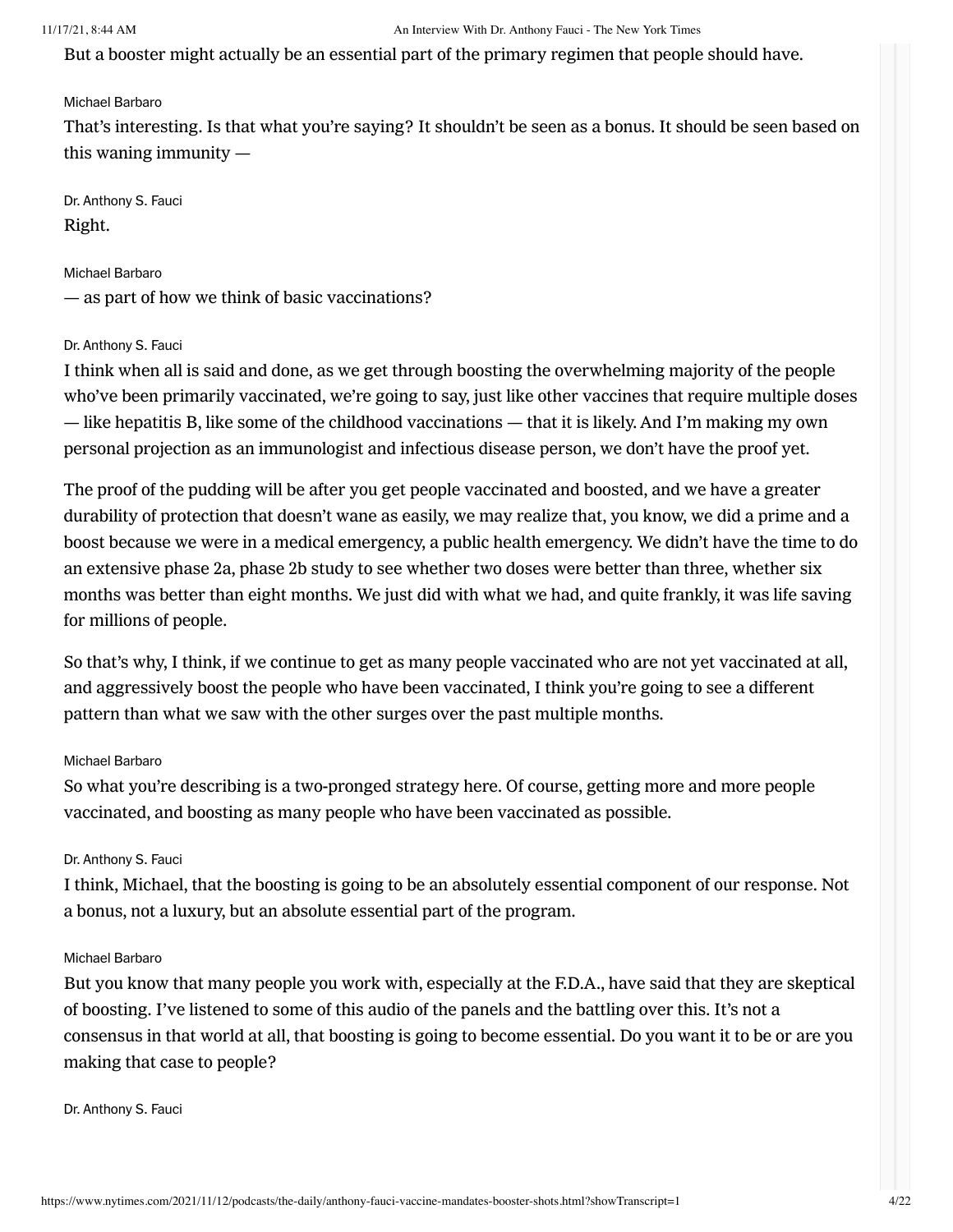It isn't what I want and what I don't want. It's what it is. So it has nothing to do with my desires. It's just looking at what I think are going to turn out to be the facts. In that, if you look at what has happened in countries that have been more ahead of us, temporally, you see that it wanes. And it's waning to the point where you're seeing more and more people getting breakthrough infections, and more and more of those people who are getting breakthrough infections are winding up in the hospital.

So I think it would be a misrepresentation, Michael, to say that the vaccines don't work. I don't think we've given that the full rein to prove what it is that you need to make them work. And that's the reason why I say, again, it's my scientific opinion and projection that boosters will be an essential part of the protection.

#### Michael Barbaro

Where does this conversation about boosting fit in with the conversation that we've all been having for a long time about the unvaccinated?

#### Dr. Anthony S. Fauci

Well, it makes the unvaccinated situation even more problematic.

Michael Barbaro Why?

#### Dr. Anthony S. Fauci

Well, because if you have a population of individuals who are vulnerable to infection, with no protection from a vaccine, you give the virus ample opportunity to circulate, to infect even through breakthrough infections vaccinated people. And you give it the opportunity to mutate to possibly develop into a new problematic variant.

Michael Barbaro Got it.

#### Dr. Anthony S. Fauci

Now, if you just think a moment about the dynamics of virus in the community, when you have people who are protected by a vaccine, you know that no vaccine is 100 percent protective. So the least amount of virus you have in the community, the less likely even vaccinated people are going to get a breakthrough infection. But when you flood the community with 73,000 new infections every day, that puts even the vaccinated people at risk.

#### Michael Barbaro

Right. Let me just summarize this. Unvaccinated people threaten infection to those with waning immunity from full vaccination, which is why you're suggesting they need boosters. But what are the tools you have at this point, as the nation's leading infectious disease expert, to lower the number of the unvaccinated? It feels, and please correct me if I'm wrong, that the most effective tools so far, for that group, are mandates. Is that right?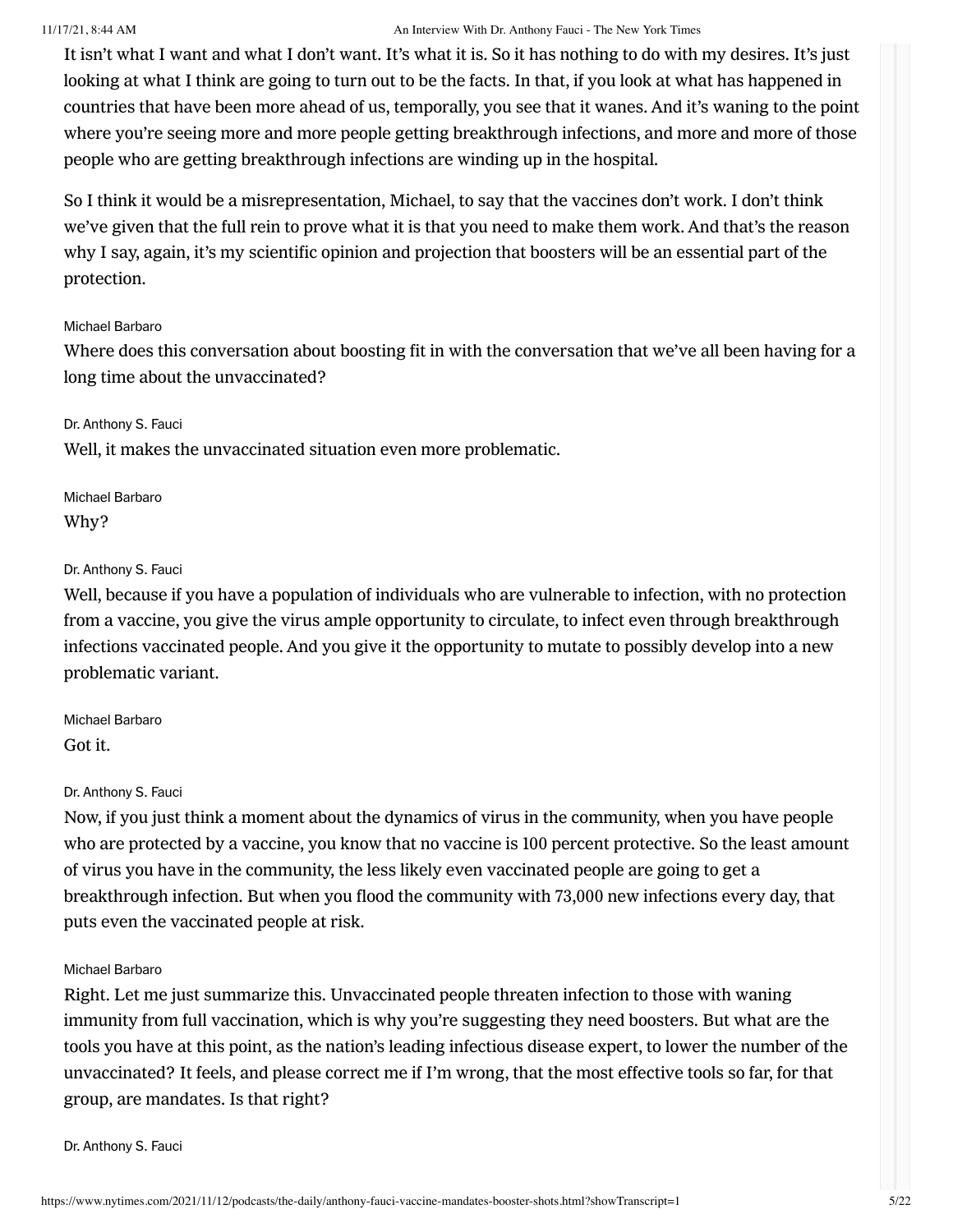Well, I want to make sure I say this, because unless you're not following what goes on with things that I say, that often, people will take it out of context.

Michael Barbaro Not us.

# Dr. Anthony S. Fauci

I you don't, but people who read and hear what you say take it out of context. So I'm not saying you do. I would absolutely prefer that we do not have to do mandates, because I think we should get people to do things on their own accord. However, one thing we do know, that mandates work. They've worked for United Airlines.

Michael Barbaro Right.

# Dr. Anthony S. Fauci

They've worked for Houston Methodist Hospital system. They've worked for any of a number of organizations that have mandates. They do work. Number two, in accordance with my preference to have people do things voluntarily, when you think about the emergency nature of a pandemic, you, as an individual, are more than somebody that's just in a vacuum. You are part of a community.

And sometimes, when you're dealing with a situation, in which you have a very unusual situation, you have to go to unusual measures. And sometimes, unusual measures mean you have to sacrifice your own feeling that you have absolute control over what happens to you with what the good of society is. I think mandates fall under that category.

# Michael Barbaro

But right now, as you know, there's a patchwork of mandates. It's complicated. So if you're a police officer in New York, you're mandated to be vaccinated. If you're a police officer in Dallas, you don't. If you're a public school kid of a certain age in L.A., you have to be vaccinated, but not if you're in Chicago. On and on. So given the success of mandates so far  $-$  you started to hint at them  $-$  ideally, shouldn't the goal be to have mandates in as many places and jobs and walks of life as possible right now? So, why isn't it the case that there are more mandates?

#### Dr. Anthony S. Fauci

Well, because of the sensitive nature of mandates, there has been a reluctance to centrally, from the federal government, do mandates, so it had always been left at the local level. As you know, the federal government, what the president has said, he can mandate that federal employees need to be vaccinated.

Michael Barbaro Right.

#### Dr. Anthony S. Fauci

He can mandate that those who are getting money from Medicare and Medicaid can be mandated to be vaccinated. He can say, according to OSHA rules — which have the capability of making certain actions when there is clear and present danger to the workforce — to tell organizations that have 100 or more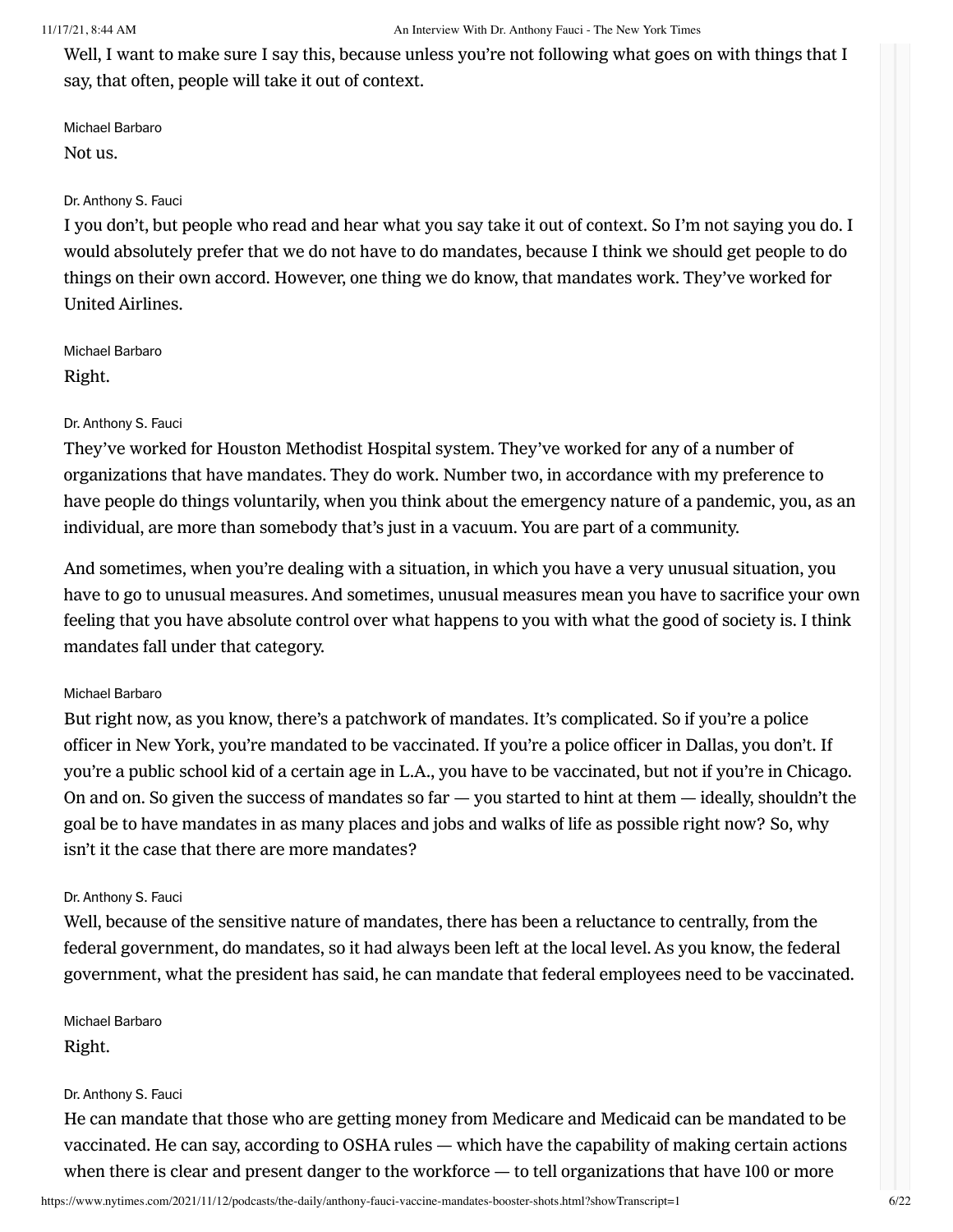employees that they either get mandated or they get tested regularly.

But the one thing that is clear is that the mandates, I believe, would have less push-back on a broad sense if they are done at the local level. Because a lot of that, for example, among universities and colleges, which are saying, you want to come to class in person, you've got to get vaccinated. There are some employment organizations that are doing the same things. Again, I want to make sure people understand that's not the preferable route to go.

# Michael Barbaro

But I guess I want to make sure I understand why it's not your preference to use mandates. In the case studies that have been done so far — Tyson Foods, United, municipal police departments, they go from rates that are pretty paltry to rates that are in the mid-80s, 90 percent. So why is it your personal preference that there not be mandates? I guess I don't quite understand.

#### Dr. Anthony S. Fauci

No, I'm an idealist. I would like to see people do things for the common good on their own accord.

Michael Barbaro But Dr. Fauci, I mean, the pragmatist case would be that —

#### Dr. Anthony S. Fauci

Right. I'm an idealist, but I'm also quite a realist. And that's the reason why I support mandates. So make sure you get me right, Michael. Get me correct if you want to not distort what I'm saying.

Michael Barbaro Of course.

Dr. Anthony S. Fauci

I would prefer that people do this on their own accord because of their realization of their responsibility to themselves, their families and society. If that doesn't work, I am all in favor of mandates.

Michael Barbaro We'll be right back.

OK, so just to lay out the next step in the mandate story, what ends up happening if the mandates don't work? For example, the president's large company mandate that's now been paused by courts. And there are governors around the country, particularly Republican, who are battling these mandates or have passed laws against mandates so that local level mandate you're talking about is not happening in those places. So if the mandates don't do the job in reaching the unvaccinated population in the country, what tools do you have left then?

#### Dr. Anthony S. Fauci

There aren't very many. There really aren't very many tools left. And that's really very, very difficult and painful as a public health official to see that if we don't do what is clearly and unambiguously the right thing to  $d\sigma - i s$  to use a tool that is highly effective to prevent the suffering and the death that goes on  $$ then that would be very bad for us as a nation.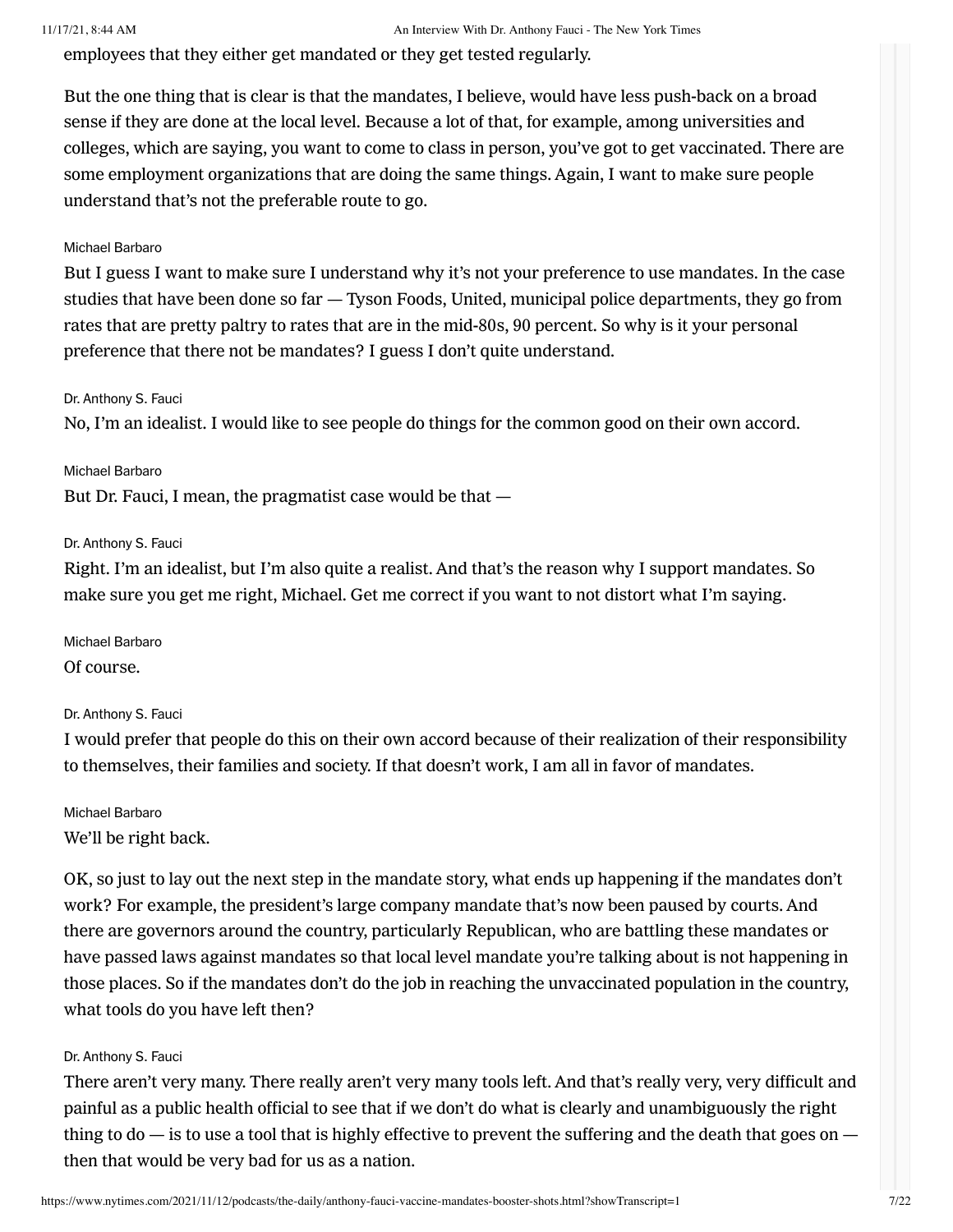We've lost 750,000 Americans thus far. We have 46 million infections, likely more since many go undetected. And we know what we can do. I've been involved in public health for over 40 years, and there have been diseases that I've had to deal with in which you don't have any intervention. That's very frustrating because you say, if only I had an intervention, I could do something about this disease.

Now we have a historic pandemic, the likes of which we have not seen in over 100 years, and we have highly effective, safe tools to end it. It would be really, I think, a terrible tragedy if we let more Americans and more people throughout the world — because I believe that we need to pay attention to what goes on in the rest of the world — if we let more people die and more people get very, very ill by not using the tools that we are lucky enough to have.

#### Michael Barbaro

So let's spin out this scenario of the mandates not working and something like a third of Americans not getting vaccinated. What does that lead to, in your experience? I mean, it seems like it starts to lead to things like more variants and more —

Dr. Anthony S. Fauci Yeah.

Michael Barbaro — ups and downs of that curve. And how does that end?

#### Dr. Anthony S. Fauci

Well, I mean, ultimately all pandemics burn themselves out. In the modern age of biomedical research and public health interventions, you can mitigate the ultimate negative impact of outbreaks.

In 1918, we had the pandemic flu. It burned itself out ultimately. So you have a choice. Do you want it to burn itself out and kill a lot more people and make a lot more people sick, or do you want to do something about it to prevent further deaths and further illness?

At the end of the day, Michael, this is going to end one way or another. The preferable way, if you just think about it for a moment, is to do whatever we can to minimize the suffering and the death. And we have within our power to do it. If we don't utilize it, then bad things are going to happen.

# Michael Barbaro

I don't pretend that you have a secret chart that tells you this, but maybe you do. I mean, if this is just going to burn itself out, how long does that take, and what does it look like?

#### Dr. Anthony S. Fauci

I don't know, but we can use experience from the past. It likely would go through another season or so and then it'll peter out and go down.

Michael Barbaro But a season or so, do you mean a year or so or?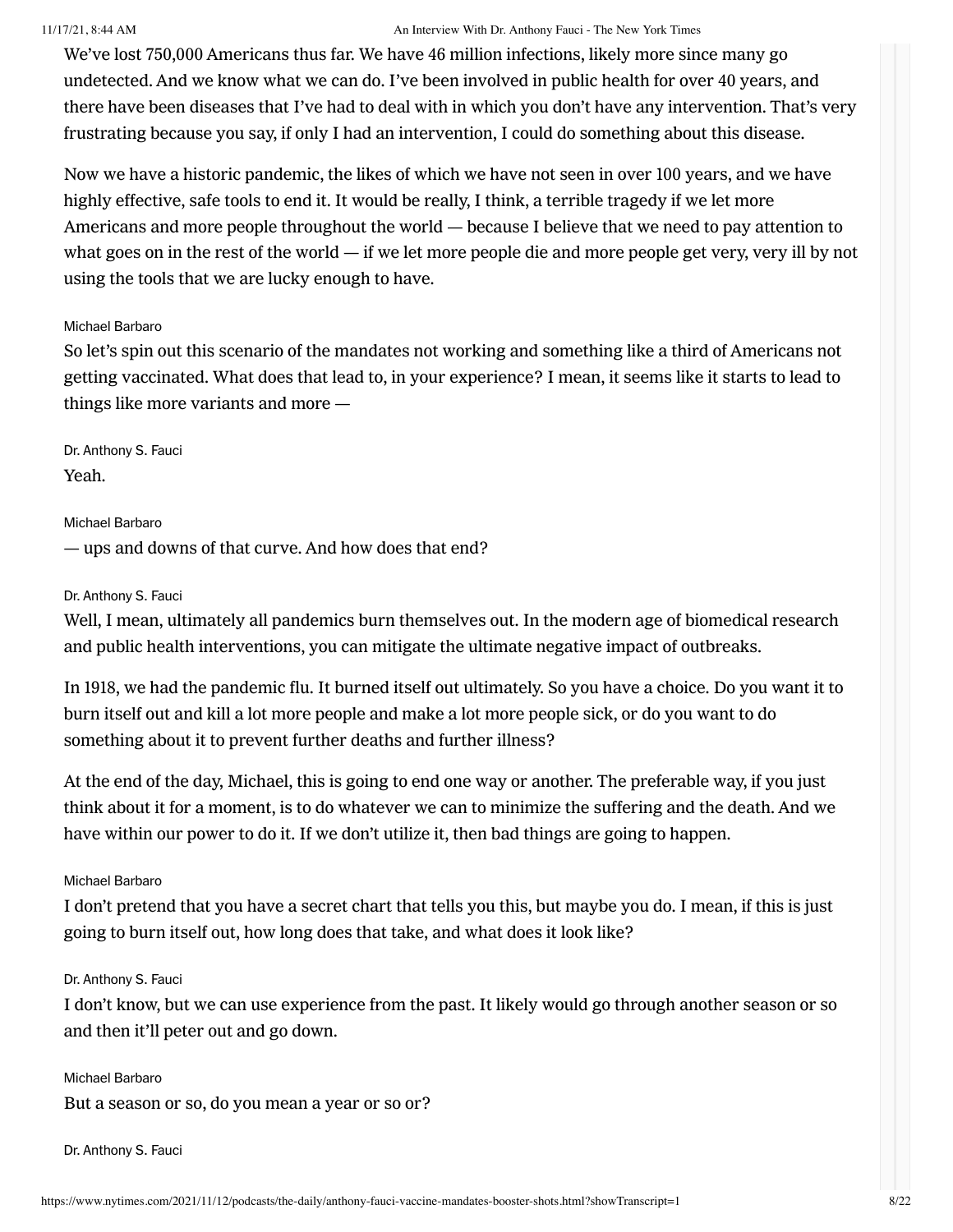No, Michael, my computer in my cerebrum is clicking away. Here comes an out-of-context quote

Michael Barbaro No, no, no.

Dr. Anthony S. Fauci — from Fauci.

#### Michael Barbaro

Boy, you have had a heck of a pandemic. I can sense your anxiety around everything being taken out of context. But I appreciate what you're saying.

Dr. Anthony S. Fauci

No, no, I mean, if you got attacked by the crazy press, far-right press the way I have, you would feel as sensitive as I do.

Michael Barbaro Sure.

Dr. Anthony S. Fauci They will take it out of context.

Michael Barbaro OK.

#### Dr. Anthony S. Fauci

I do not know how long this would go on. It likely will burn itself out. We can help it burn itself out greatly by getting more people vaccinated. And I can't tell you whether it's going to be next spring, next summer, or what have you. I can't tell you that because I don't know.

#### Michael Barbaro

Got it. Well, you have perhaps unintentionally teed up my next question here, which is about trust and mistrust. And yesterday on The Daily, we talked about just how much of a trust problem there is in the entire world of public health. And in particular, we focused on the idea that local public health officials, because of their experience in this pandemic, because of the anger and the threats coming their way and you're familiar with this — many of them don't feel like they can do their job anymore.

And now there's a new set of laws that have come into play that have literally restricted their ability to function in their roles. And their argument is that that has perversely left them and you all in the position of being less prepared to do the work of public health now than before the pandemic, even though we've learned all these lessons about public health from the pandemic. So as somebody who has devoted your entire life to public health, I wonder how you think about that.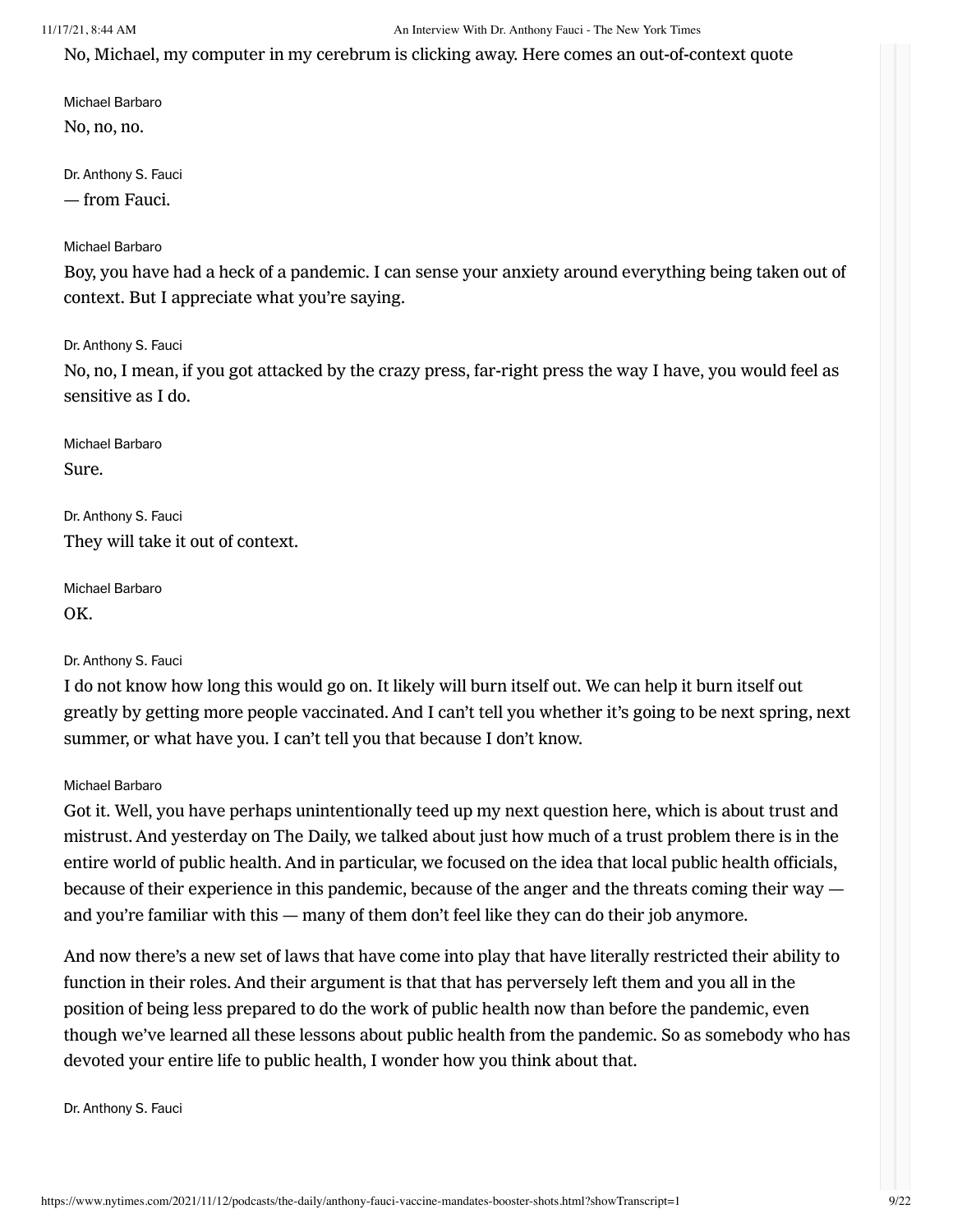Well, I think it's a sad state of affairs, where you have public health officials who are clearly doing things that have no other objective but to preserve and protect the health of the American public, who get attacked for that, whose lives get threatened, whose families get harassed. I mean, I'm experiencing it on steroids here for the last well over a year.

Where else and what other historical situation have you seen where a public health official, who is merely trying to get people vaccinated to mitigate against the outbreak by wearing a mask, by following very clear and standard public health measures, who continually gets his life threatened, gets his family harassed, his children harassed —

Michael Barbaro This is you you're talking about.

Dr. Anthony S. Fauci This is me.

Michael Barbaro Yes.

# Dr. Anthony S. Fauci

I'm talking about me. So tell me what's wrong with society when a public health official, who's a civil servant and not a politician, gets that kind of threat. I think we have a real problem in society.

# Michael Barbaro

It sounds painful. It sounds like this has been a pretty wounding and bruising experience.

# Dr. Anthony S. Fauci

Well, I focus on what my job is. And my job is to do what I can do to end the outbreak. My job as a scientist is to do what I think we've done very well. We have played a major role in the development of the vaccines that have now saved millions of lives, we've played a major role in the development of better diagnostics, and we've played a major role in the development of antivirals that are now going to have a significant effect.

So when I focus on my job and what my mission is, all that other stuff, as painful as it is, is nothing but noise.

# Michael Barbaro

But you know what, Dr. Fauci? All that other stuff affects whether people will use those drugs that you're talking about and will have faith in everything that you just talked about. And so I guess I have to wonder, do you feel like you're less trusted now than when this pandemic began?

# Dr. Anthony S. Fauci

Well, it depends on what you mean. Trusted by whom? I mean, if you talk about the people who look at this in a rational way and don't live by what I would call a lack of facts, who don't live by conspiracy theories, who don't live by disinformation and misinformation, those are the people who clearly don't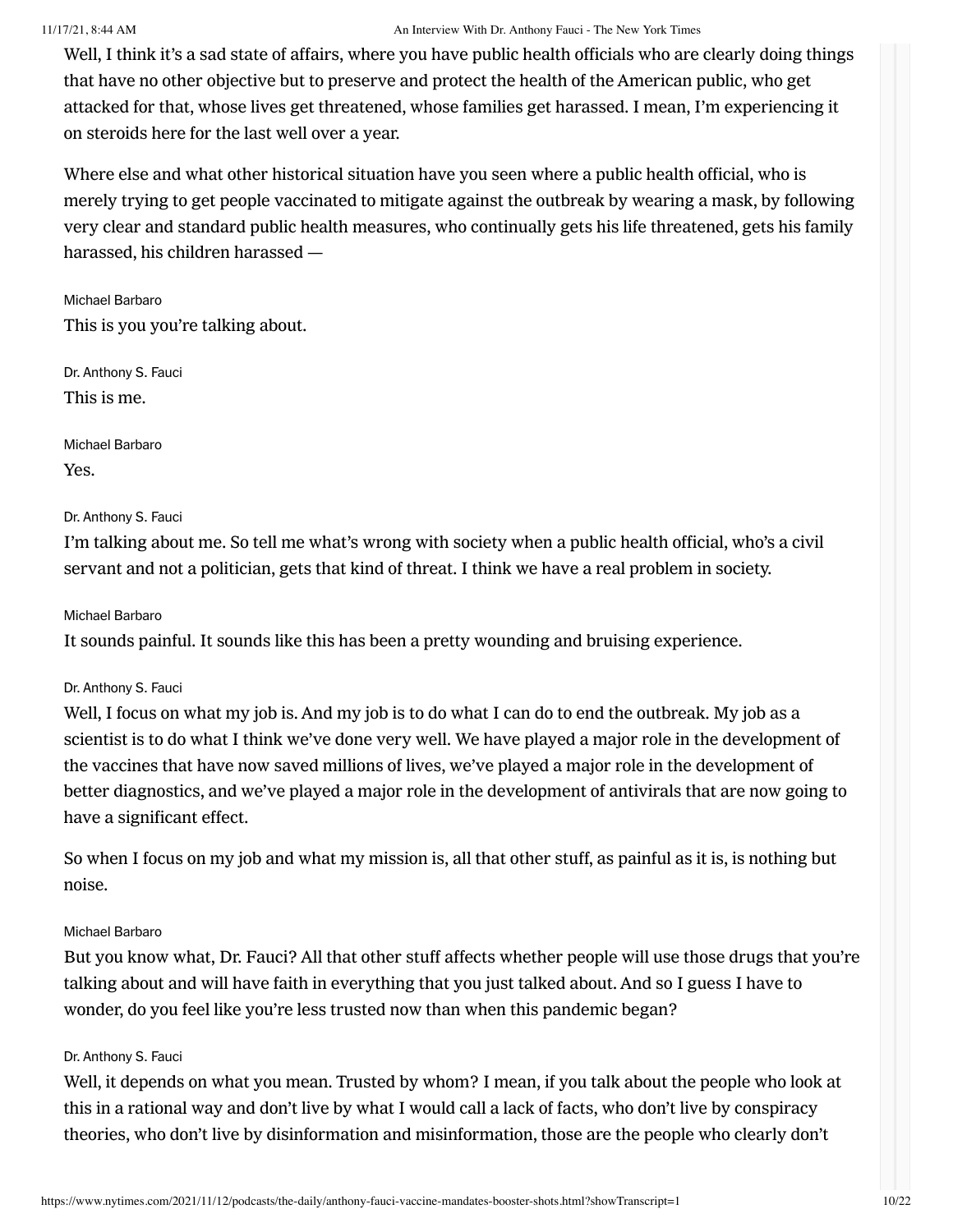trust us. Not only me, but us in the public health sector. The people who look at this realistically and try to get correct information, I believe do trust us very, very much.

# Michael Barbaro

Is there any part of you that gets why people don't trust public health officials or is it just impossible for you to identify with?

#### Dr. Anthony S. Fauci

I think it's just too complicated, Michael, to unpack that psychologically in the few minutes that we have.

#### Michael Barbaro

Sure, sure, sure. So let's talk about what the next couple of weeks look like in this pandemic, because we are, of course, headed for a period of a lot of travel for many people — the holidays and colder weather, which has traditionally led to spikes in this pandemic. And we're already starting to see some pretty significant spikes in Europe in places like Germany. And I wonder if you think that is in store for us here in the United States, as the holiday season begins. And how bad you think that spike might be.

# Dr. Anthony S. Fauci

Well, again, if you look at the comparison between unvaccinated people and vaccinated people, it is very, very clear that the overwhelming burden of infection, hospitalization and death is weighted towards the unvaccinated. Even though, and I'll say, we clearly have hospitalizations among vaccinated people, particularly in the era of waning immunity, which gets me back to the time we spent in discussing how I feel about boosters.

So if you are a vaccinated person, your family is vaccinated, and you are in a situation where the people that you interact with are vaccinated, you can have a very good holiday. You can enjoy the warmth and the companionship of your family in Thanksgiving. You could do the same thing over Christmas.

However, if you are among the unvaccinated and you get into winter, then you're going to have a tough time. And I think there is a possibility that you will see an uptick in cases that will be disproportionately born as a burden among the unvaccinated. However, as we've said before, as that uptick occurs and you get more infections and more dynamics of infection spread in the community, that would put even the vaccinated at more risk.

Michael Barbaro Right.

#### Dr. Anthony S. Fauci

Because the more dynamic of infection, the greater likelihood that a vaccinated person, whose immunity might be waning, the greater likelihood that that person will come into contact with someone who's spreading the infection.

#### Michael Barbaro

Right. So final question. Should anyone be traveling this year, even with unvaccinated children, to see other members of their family? I know last year you didn't get to see your daughters because you didn't feel that that kind of travel made sense, was safe. You guys were being cautious. Are you going to be able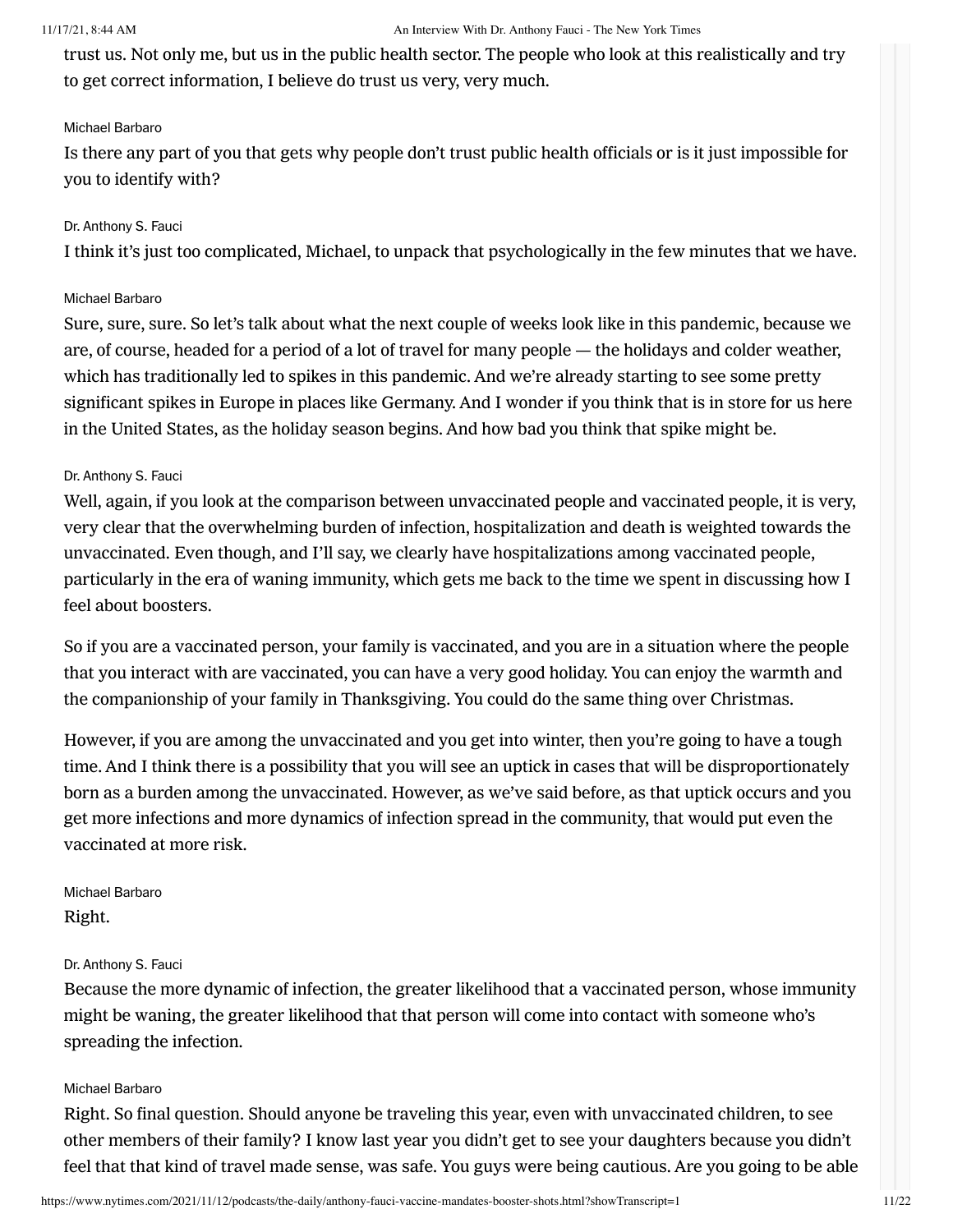to do it this year and should anybody else?

#### Dr. Anthony S. Fauci

Yeah, of course, it's a different situation this year. First of all, I'm vaccinated. One of the reasons my children did not want to come and visit, because I'm of an age that's of a higher likelihood of getting a severe outcome if I get infected. It seems like everybody knows my age now. I'm 80 years old. So I'm in that age group.

And number two, they're all vaccinated right now. And getting on a plane is not really that much of a risk. It's the whole process of the traveling and interacting and mingling with people. But on a plane, it's not necessarily a high risk at all. So I believe that people who are vaccinated, who when they go into the airport in a congregate indoor setting, they follow the C.D.C. recommendations and wear a mask, I believe that people can and should travel during the holidays.

Michael Barbaro

Even if they have unvaccinated grandchildren in their midst?

Dr. Anthony S. Fauci

Well, again, when you have unvaccinated grandchildren, the best way to protect unvaccinated grandchildren is to surround them with vaccinated people.

Michael Barbaro Who are unlikely to spread it to them.

Dr. Anthony S. Fauci Who are very unlikely to spread it to them.

Michael Barbaro OK, so just so I'm clear, are you getting your family together here for Thanksgiving?

Dr. Anthony S. Fauci

Well, Thanksgiving, they're not getting together because they live all over the country and it's not worth to come in for a day or two. But all of my daughters, all three, are going to be coming and joining us on Christmas.

Michael Barbaro

Well, I'm glad to hear that. I wish you all the best for both holidays. And as always, Dr. Fauci, thank you very much for making time for us. We really appreciate it.

Dr. Anthony S. Fauci Thank you. It's good to be with you. Thank you for having me.

Michael Barbaro Be well. You don't look 80. You still don't look 80.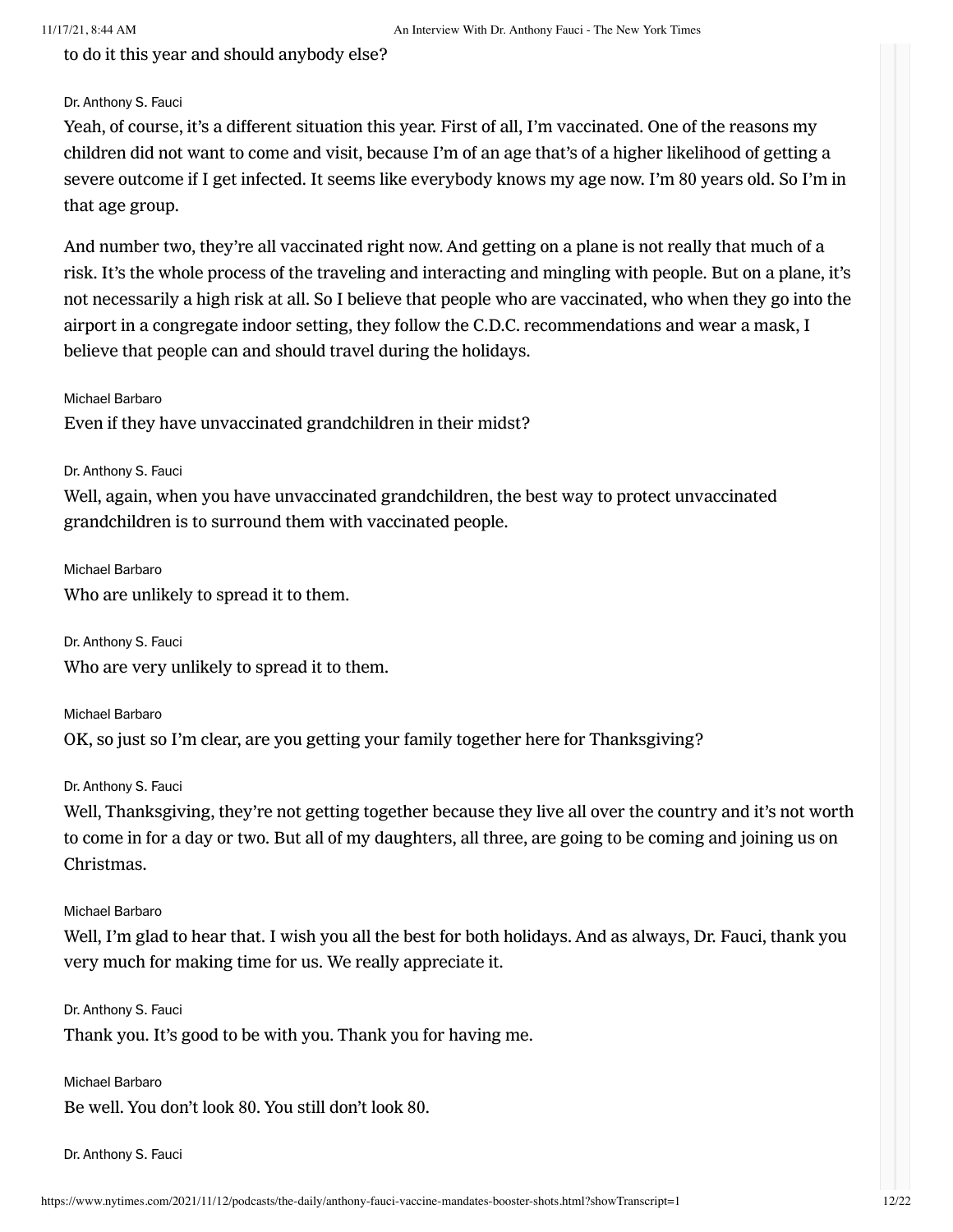Yeah, they keep bouncing all these things off me, I'm going to start looking 80.

Michael Barbaro All right. Have a great day.

Dr. Anthony S. Fauci Yeah, you too. Thanks a lot.

Michael Barbaro Take care. Bye.

Dr. Anthony S. Fauci Bye.

Michael Barbaro We'll be right back.

Here's what else you need to know today.

Archived Recording Attention! Attention! Crossing the Poland border is legal only at border crossing.

#### Michael Barbaro

A crisis over migrants at the border of Poland and Belarus deepened on Thursday after a 14-year-old migrant reportedly froze to death. And the leaders of the two countries traded threats.

Archived Recording [NON-ENGLISH SPEECH].

#### Michael Barbaro

The standoff began after the leader of Belarus, the dictator Alexander Lukashenko, allowed thousands of migrants, many of them from Iraq, to approach the Polish border. In response, Poland's prime minister has dispatched soldiers to keep the migrants out. Poland and the rest of the European Union have accused Lukashenko of engineering the crisis out of anger at the E.U.'s decision to impose economic sanctions against Belarus over Lukashenko's conduct, including violence against his own people.

And during a closed door meeting, China's Communist Party secured the political future of the country's current leader, Xi Jinping, by elevating his place within Chinese history. The party approved a plan to enshrine Xi as an era-defining leader, putting him on the same level as Mao Zedong, the founder of China's communist rule, and Deng Xiaoping, the architect of its modern economy. That move makes it increasingly likely that Xi will remain China's leader for a third term.

Lisa Chow with help from Dave Shaw. Contains original music by Dan Powell, and engineered by Chris Today's episode was produced by Robert Jimison and Diana Nguyen. It was edited by Paige Cowett and Wood. Our theme music is by Jim Brunberg and Ben Landsverk of Wonderly.

That's it for The Daily. I'm Midhel Barbaro. See you on Monday.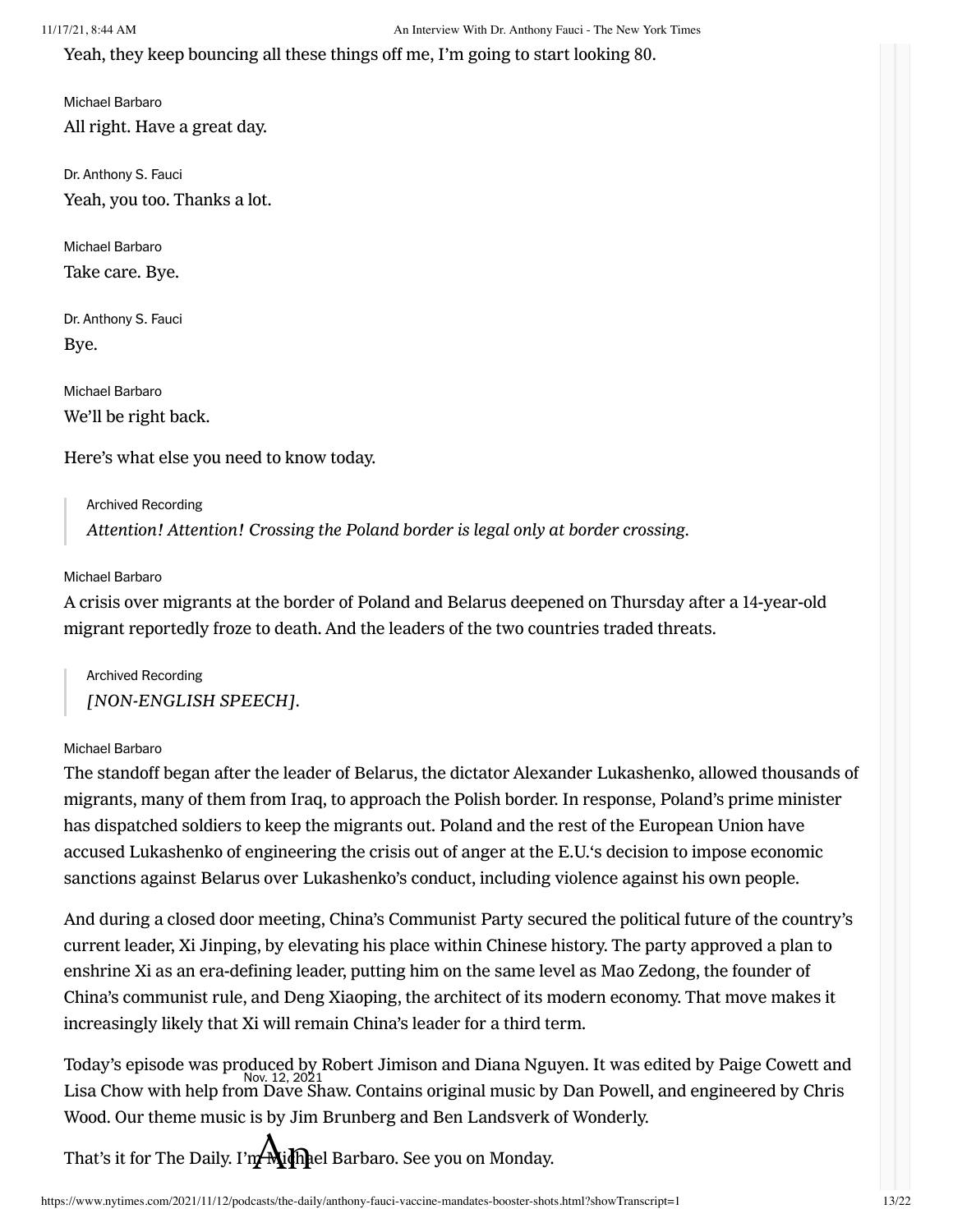

coronavirus, booster

shots, mandates

and the end of the

More episodes of

The Daily



November 16, 2021 • 43:17 [The School Board Wars,](https://www.nytimes.com/2021/11/16/podcasts/the-daily/school-boards-mask-mandates-crt-bucks-county.html?action=click&module=audio-series-bar®ion=header&pgtype=Article) Part 1



November 15, 2021 • 31:44 [How the U.S. Hid a Deadly](https://www.nytimes.com/2021/11/15/podcasts/the-daily/us-airstrike-casualties-isis.html?action=click&module=audio-series-bar®ion=header&pgtype=Article) Airstrike

Nov. 12, 2021

Hosted by [Michael Barbaro](https://www.nytimes.com/by/michael-barbaro) Produced by [Robert Jimison](https://www.nytimes.com/by/robert-jimison) and [Diana Nguyen](https://www.nytimes.com/by/diana-nguyen) Edited by [Paige Cowett](https://www.nytimes.com/by/paige-cowett) and [Lisa Chow](https://www.nytimes.com/by/lisa-chow) With [Dave Shaw](https://www.nytimes.com/by/dave-shaw) Original music by Dan Powell Engineered by Chris Wood

> Listen and follow The Daily [Apple Podcasts](https://itunes.apple.com/us/podcast/the-daily/id1200361736?mt=2) | [Spotify](https://open.spotify.com/show/3IM0lmZxpFAY7CwMuv9H4g?si=SfuMSC55R1qprFsRZU3_zw) | [Stitcher](http://www.stitcher.com/podcast/the-new-york-times/the-daily-10)

Never miss an episode of The Daily We'll send you the latest episode as soon as it publishes. Get it sent to your inbox.

Dr. Anthony S. Fauci, the nation's top infectious disease expert, described the current status of the pandemic in the United States as a "mixed bag" that is leaning more toward the positive than the negative.

But there is still work to do, he said, including dealing with complicated factors such as vaccination rates, contagious variants of the virus and waning immunity to infection.

In our conversation, Dr. Fauci weighed in on vaccine mandates, booster shots and the end of the pandemic.

"Ultimately, all pandemics burn themselves out," he told us, adding: "So you have a choice. Do you want it to burn itself out and kill a lot more people and make a lot more people sick? Or do you want to do something about it to prevent further deaths and further illness?"